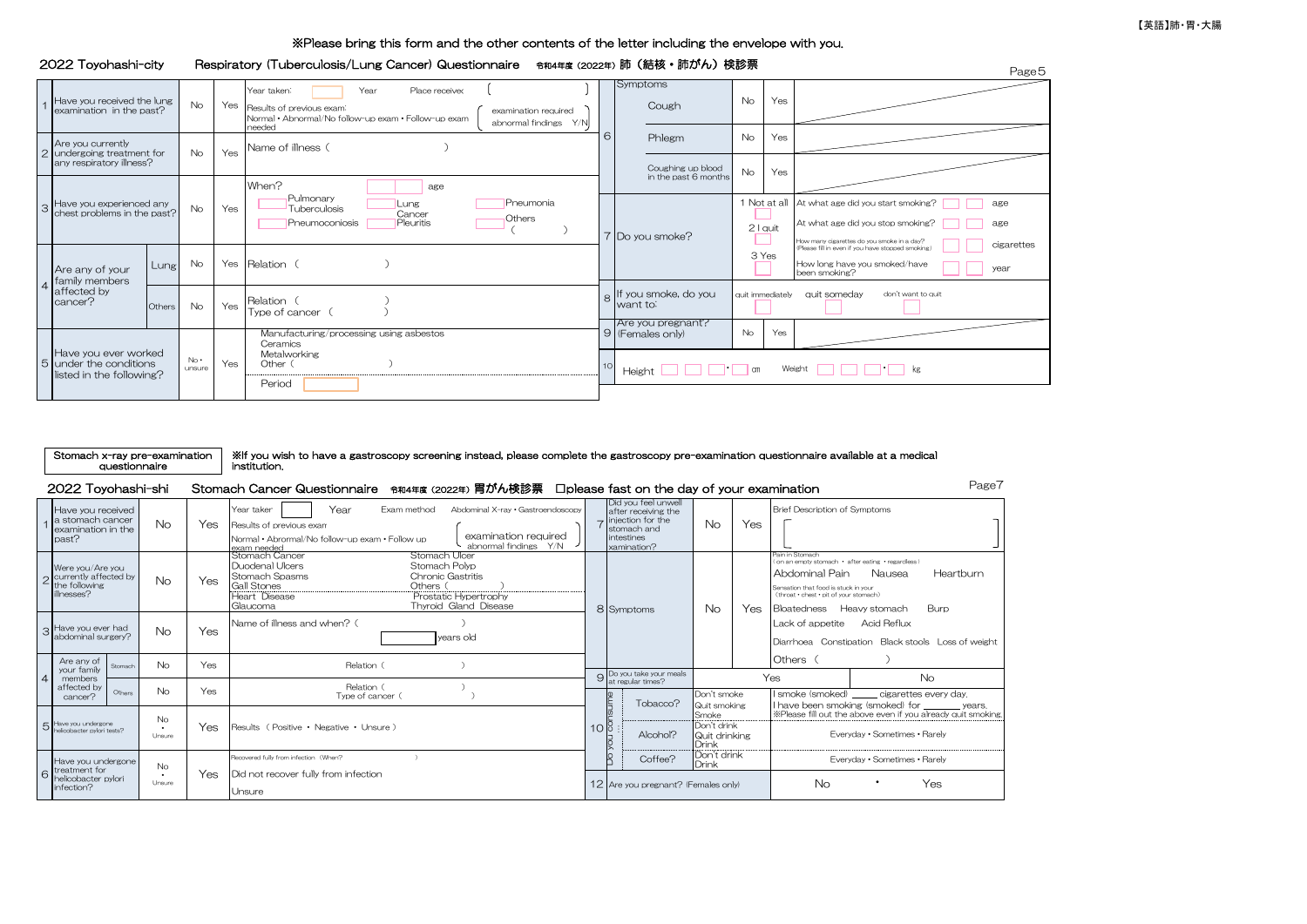## 2022 Toyohashi-city Colon Cancer Questionnaire 令和4年度(2022年)大腸がん検診票 Page8

**Constipation** 



|                                                        |                                                                 |      |           | rageర                                                                                                                                                                                |
|--------------------------------------------------------|-----------------------------------------------------------------|------|-----------|--------------------------------------------------------------------------------------------------------------------------------------------------------------------------------------|
| ddress                                                 |                                                                 |      |           | <b>Colon Cancer Screening Test Results</b>                                                                                                                                           |
|                                                        |                                                                 |      |           | Your result is marked by a O                                                                                                                                                         |
|                                                        | フリガナ                                                            |      |           | The result of your occult blood stool exam is as follows.                                                                                                                            |
| Name                                                   |                                                                 |      |           | Normal (Fecal Occult Blood Test Negative)<br>No abnormalities were detected in this screening test.                                                                                  |
| Date of                                                |                                                                 |      | years old | Most cancers in the early stages do not have any noticable symptoms. We recommend<br>that you take the cancer exam at least once a year even if you do not have any symptoms.        |
| No.                                                    |                                                                 | Type | 24        |                                                                                                                                                                                      |
| Tel:                                                   |                                                                 |      |           | Further examination needed (Fecal Occult Blood Test Positive)<br>Some abnormalities were detected in this screening test. Please bring this test result slip,                        |
| Fee                                                    | Sex                                                             |      |           | the enclosed treatment form and envelope and your health insurance card and go for a<br>detailed examination at a medical institution. You will be charged for the examination fees. |
| here did<br>u receive<br>e sample<br>ontainer<br>from? | Medical institutions, or<br>Lung/Stomach Cancer Mass Screenings |      |           | We may contact you if we do not receive your medical results after 3 months. Thank you<br>for your understanding.                                                                    |

 Toyohashi City Public Health Center Kenkou Zoushin-Ka TEL 39-9136 FAX 38-0770 <Approved Screening Centers>

Toyohashi Medical Association, Clinical Center TEL 45-2714

Do you smoke? No No Do you drink coffee? Yes 6 No Yes Are you currently affected by the following symptoms? Other comments Bloody stools Do you suffer from<br>hemorrhoids?  $h_{\text{obs}}$  Yes  $\parallel$  Yes  $\parallel$  Yes Please submit the stool sample container and the form together in the envelope. Yes Diarrhoea 5 Others No Yes Relation ( )<br>Others No Yes Type of cancer ( ) 4 Condition of your stomach and intestines 1.Very good 2.Good 3.Bad sometimes 4.Bad all the time No About taste food 9 Do you drink alcohol? No 8 What type of food do you like? Yes Colon No Yes Relation ( ) ) Doyou smoke? No Yes Are you taking any medication? Yes Relation ( ) Yes 2 Did you receive the stomach cancer test together with colon cancer test? No 3 Are any of your family members affected by cancer? No Page9 1 Have you received a colon cancer examination in the past? Pate of previous examination<br>
Pres Presents Normal examination examination results<br>
Presents Normal examination of the second of the second of the second of the second of the second of the second of the second of the seco Name of medication No Date of previous examination examination required examination results abnormal findings Y/N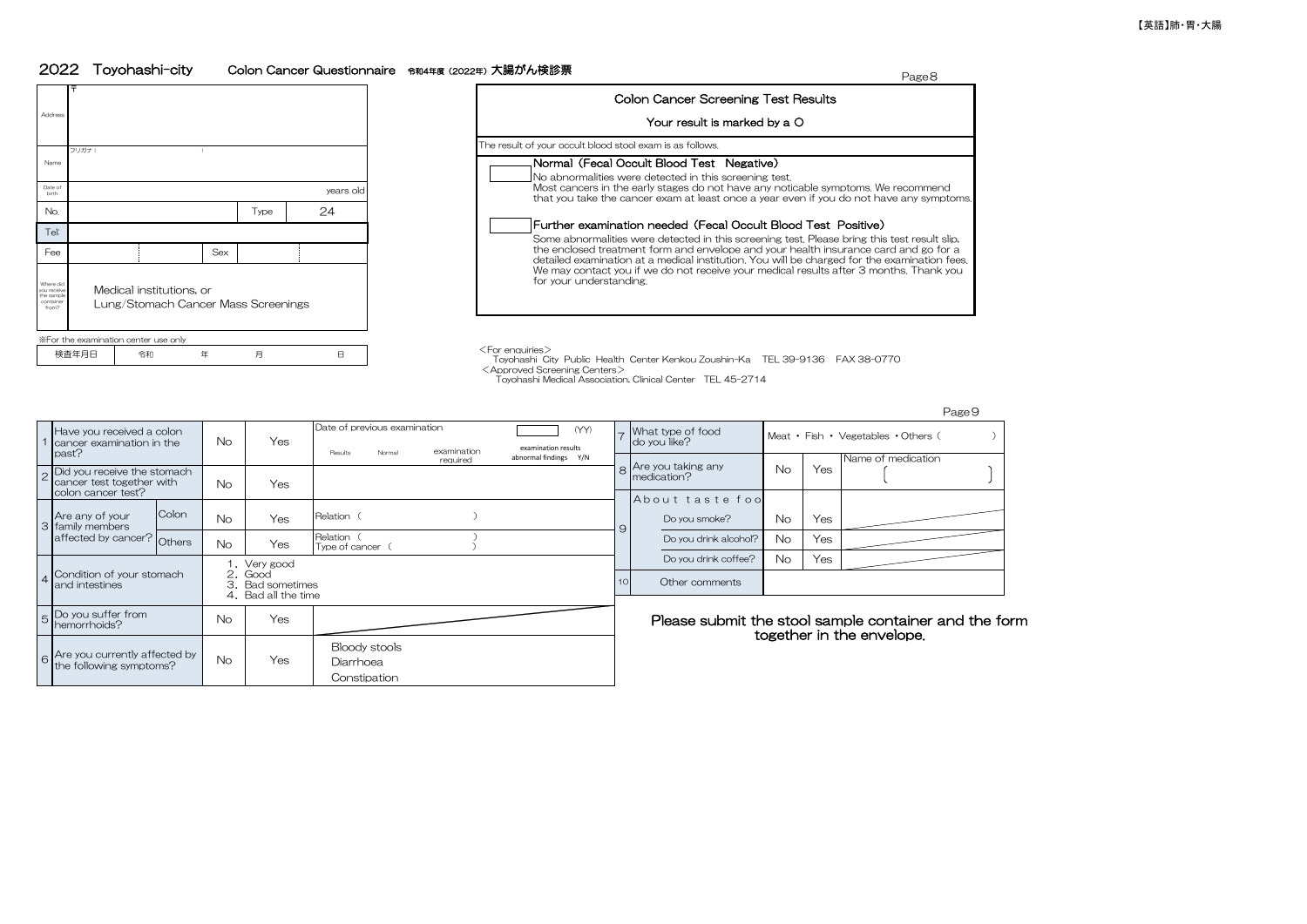#### 2022 Toyohashi-city Cervical Cancer Questionnaire 令和4年度(2022年)子宮頸がん検診票

| Page 11 |
|---------|
|         |

| Have you received<br>examination for cancer in<br>the uterus in the past? | <b>No</b>           | Yes                                        | This is my<br>Date of previous examination<br>$(\forall \gamma)$<br>time<br>examination results<br>Results:<br>Normal Further examination required<br>abnormal findings Y/N |              | 7 Pregnancy/ Childbirth                                              | Childbirth |     | Age at last child's birth<br>years old<br>Pregnancy times<br>Natural childbirth<br>Caesarean section times<br>times<br>times                                            |
|---------------------------------------------------------------------------|---------------------|--------------------------------------------|-----------------------------------------------------------------------------------------------------------------------------------------------------------------------------|--------------|----------------------------------------------------------------------|------------|-----|-------------------------------------------------------------------------------------------------------------------------------------------------------------------------|
| Have you been affected by<br>any uterine disorders?                       | <b>No</b>           |                                            | (MM) Date of the end of treatment<br>Currently under treatment<br>(YY)<br>  Yes Name of disorder                                                                            |              | Have you received the<br>8 HPV vaccine (cervical<br>cancer vaccine)? | <b>No</b>  | Yes | (YY)<br>First shot<br>Number of shots received<br>times                                                                                                                 |
| Uterine<br>Do you have any<br>cancer<br>3 blood relatives that            | <b>No</b>           | Yes                                        | Who<br>cervical cancer/endometrial cancer<br>type of cancer<br>Who                                                                                                          |              | Symptoms<br>Pain                                                     | No         | Yes | Menstrual cramps • Abdominal pain • Back pain • Others                                                                                                                  |
| had cancer?<br>Other                                                      | No.                 | Yes                                        | type of cancer                                                                                                                                                              |              |                                                                      |            |     | Colour<br>(Fresh blood • Light spotting • Brown spotting • Others)                                                                                                      |
| A Are you currently taking the<br>following?                              | <b>No</b>           | Yes                                        | IUD . Birth Control Pill . Other hormonal contraceptives                                                                                                                    | $\mathbf{9}$ | Bleeding/<br>Discharge in last                                       | <b>No</b>  |     | Flow<br>Heavy • Slightly heavy • Light<br>Yes When?<br>months ago<br>Since                                                                                              |
| 5 Menstrual Cycle                                                         | Age of first period | Date of last period<br>Regular • irregular | years old<br>years old<br>Age of menopause<br>(DD) to<br>(DD)<br>Flow (Heavy · Medium · Light)                                                                              |              | 6 months                                                             |            |     | Always<br>Sometimes<br>Once<br>$\cdot$<br>Does it occur after the following?<br>After bowel movements<br>After intercourse<br>• During urination • Irregularly • Others |
| $\epsilon$   Are you currently<br>pregnant?                               | <b>No</b>           | Yes                                        | How far along?<br>months                                                                                                                                                    |              |                                                                      |            |     | If you have subjective symptoms such as bleeding other than menstruation or<br>bleeding after menopause, do not wait for a checkup to see a medical institution.        |

### 2022 Toyohashi-city Breast Cancer Questionnaire 令和4年度(2022年)乳がん検診票 Page13

time Date of previous test (YY) Age of first period vears old Age of menopause years old This is my Menstrual Cycle Type of test undergone **Calculation** Ultrasound • Mammography Date of last period (MM) (DD) - (DD) Regular • Irregular Have you undergone any Yes No 1 breast cancer screening tests? Where did the screening test take place? ( examination results<br>abnormal findings Y/N **Firmes** Currently Pre Currently Pregnant Months After birth months Possibility of pregnancy (No Yes) Results Normal • Further examination required | abnormal findings \ abnormal findings \ abnormal findings \ \ R Pregnancy/Childbirth Childbirth (Right Left) 11 Pregnancy/Childbirth Childbirth times Age at first child's birth vears old Do you carry out breast self-<br>exams? Age at last child's birth vears old ・ 2 exams? No Yes Monthly Sometimes Sometimes (Noted times Miscarriage times Age at last child's birth Sometimes Age at last child's birth Sometimes (Noted times Age at last child's birth Sometimes Sometimes (Noted times Age a Were you/Are you currently Were you affected by any Disorder • Surgery when I was vears old Were you/Are you currently □ Currently nursing (Breast milk • Mixed) nursing your child? breast disorders or had surgery No Yes 3 ※You may not be permitted on your breasts? Name of disorder( Right breast ・ Left breast ) No Yes □ Have nursed in the past(Breast milk・Mixed) 12 a mamograph if it has not been at least 6 month since you stopped breast feeding. Have you had a gynecological Disorder • Surgery when I was your stage old **Since you stopped breast** Have you nursed in the past 6 months? (No• Yes ) disorder or surgery? 4 No Yes Name of disorder ( (Uterus・Ovary) subjective symptoms Pain No Yes Right Left  $From when?$  ( No Yes Treatment duration **Transformation** months Have you undergone hormone therapy?(Menopause) 5 No Yes Right Left From when?( ) Name of disorder ( $\overline{\hspace{1cm}}$  )  $\overline{\hspace{1cm}}$  Lumps 13 Nipple changes No Yes Right Left From when? Have you undergone hormone therapy?(Menstrual No Yes Treatment duration Contract months 6 Name of disorder( ) Abnormal discharges No Yes Right Left From when?( ) irregularity) Have you undergone radiation<br>therapy?  $N_{\rm O}$   $\sim$  Treatment duration months are months  $N_{\rm O}$  and  $N_{\rm O}$  are  $N_{\rm O}$  and  $N_{\rm O}$  are  $N_{\rm O}$  and  $N_{\rm O}$   $\sim$   $N_{\rm O}$   $\sim$   $N_{\rm O}$   $\sim$   $N_{\rm O}$   $\sim$   $N_{\rm O}$   $\sim$   $N_{\rm O}$   $\sim$   $N_{\rm O}$   $\sim$   $N_{\rm O}$ 7 Are any of your family therapy?  $14$   $14$   $15$   $16$   $12$   $14$   $14$ members affected by . . . . . . . . . . . . . . . . . . cancer? Others  $N_o$   $Yes$  Relation ( □ Pacemaker implantation Type of cancer ( Have you undergone for any of No Yes □ V-P(Ventriculoperitoneal shunting) 8 the following? □ Chest Port insertion New corona vaccination No Yes Final Seeding Day ( □ Breast implants Were you/Are you currently No Yes years old Name of illness( ) ㎏ **Height** 9 ㎝ Weight . affected by cancer or any other 16 isses?